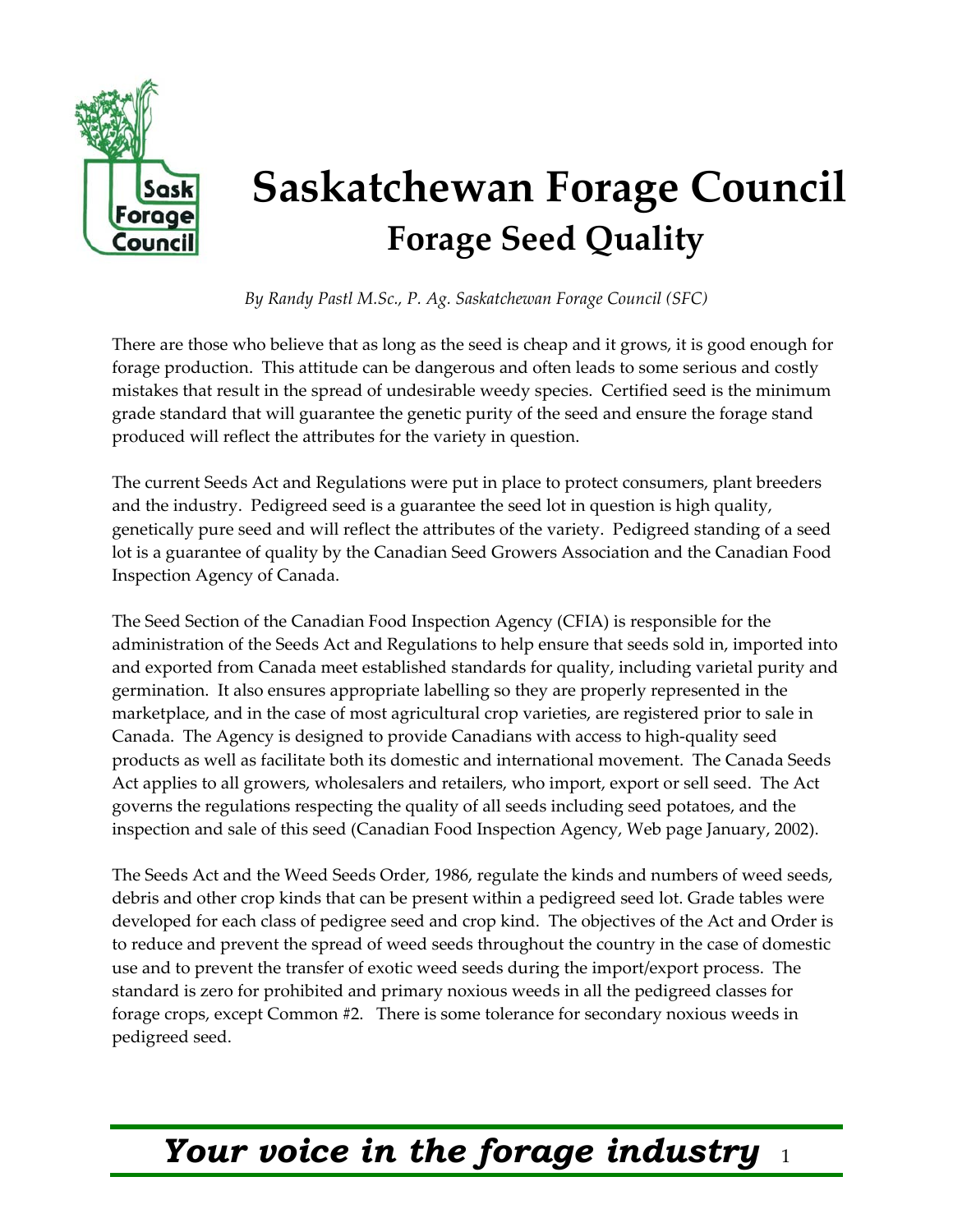In addition, there are limits placed on the total number of weed seeds that are permitted for each seed class. The Weed Seeds Order, 1986, classifies weed seeds as either noxious, primary noxious or secondary noxious weeds. One of the problems of the Order is having some weed species listed as noxious that perhaps should not be listed and other weed species not listed at all. A good example would be downy brome (*Bromus tectorum*), which is becoming more of a problem in Saskatchewan and spreading farther north each year. Currently downy brome is not listed in the Weed Seeds Order, 1986; however, steps are being taken to have this weed species listed in the Weed Seeds Order.

The purchaser of the forage seed should be aware of weed seeds listed in this Order, which weeds are already present on their farm, and which species to avoid introducing onto their land. Producers have the right to view the Seed Testing Certificate for any seed lot before purchasing the seed. The Seed Testing Certificate will identify the kind of weed seeds present and number of weed seeds found in the sample. The official seed seals or tags should also be reviewed before the seed is purchased. This information should be used as part of your guide to purchase (or not) a particular seed lot.

Producers who wish to become pedigree seed growers must make application to the CSGA for membership to the organization. There are strict rules and regulations set out in the Pedigreed Forage Seed Production Manual distributed by the CSGA. Forage seed producers must ensure all fields designated for forage seed production are inspected before the crop is swathed and/or harvested. There are regulations that guide the field inspector, so the seed producer must be aware of these regulations if he/she is going to be a successful pedigreed seed producer.

When a seed lot is brought into a seed cleaning plant, a sample is analyzed to determine the number and kinds of weed seeds present, presence of straw, sticks, seeds of other crop kinds, etc. The goal for most seed cleaning plants is to clean above the standards set out in the regulations to ensure the quality of the seed produced and enhance the reputation of their seed operation. It is very costly for the seed cleaning plant, as well as the seed grower, to have to clean a seed lot more than once.

Once a seed lot has been cleaned, a representative seed sample is collected and sent to an accredited seed-testing laboratory. The certificate of seed analysis indicates the kinds and number of weed seeds present (noxious, primary, secondary and other), other crop species, percentage pure seed, other crop seeds, weed seeds, inert material, germination percentage, as well as the percentage hard seeds. If a seed lot does not make grade, it can be re-cleaned to remove the weed seeds or other impurities that are preventing it from meeting a pedigreed grade standard. Alternatively, the seed lot may be demoted to a lower level within the grading system. The lowest level within the pedigreed system is Certified #2. If the seed lot does not make this grade, it is demoted to Common and cannot be sold under a variety name without contravening the Seeds Act.

### *Your voice in the forage industry* <sup>2</sup>

#### $\Box$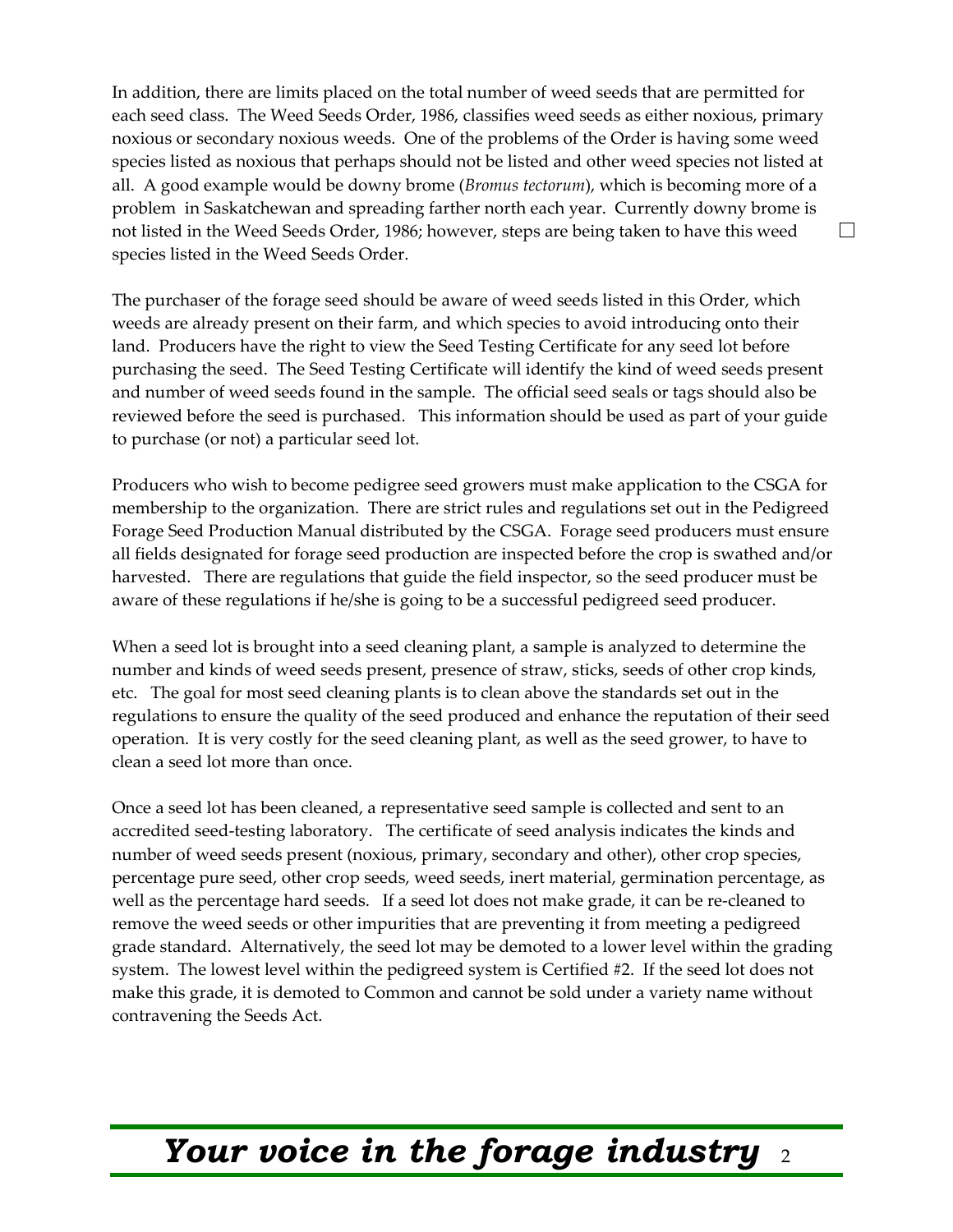Once the seed has been cleaned, graded and bagged, the seed lot is sealed using an official seed sealing tag. The seed seals indicate the class of pedigreed seed, crop kind, variety, grade and class obtained by the Seeds Act, crop certificate number, percent germination, date tested and seed sealing number (seed lot number). These seals must not be removed from the bags until the seed is placed in the seeding equipment at seeding time. This is particularly important if the seed is Breeder or Foundation pedigreed that a person wishes to use to establish a pedigreed seed production field. Any open bags must be resealed by an authorized person; proof must be  $\Box$ documented that the seed lot was not contaminated as a result of being opened.

The regulations indicate how long a forage seed field can be used for pedigreed seed production. Forage seed has three seed classes, Breeder seed, Foundation, and Certified. Unlike many annual species, there is no registered seed classification for perennial forage crops. There is a limit on the number of years that seed can be collected on a pedigreed seed stand and still obtain pedigreed seed standing. The number of years a seed stand is eligible for pedigreed standing in each class depends on the class of seed used to establish the stand. Regulating the number of years helps maintain the genetic purity of the seed produced. This not only protects the seed trade industry, but also ensures the seed lot is genetically pure and worthy to be sold using the variety name. As the forage seed stand ages, weeds begin to encroach on the stand and it becomes increasingly more difficult for the seed producers to guarantee the purity of the seed produced. In addition, plants in the original population may die off, seed may shatter and germinate. These plants are now in a forage seed stand that was established by Breeder or Foundation seed. As a result, these plants no longer represent the grade standard set out in the regulations governing the Seed Act for pedigreed seed production and cannot be guaranteed to represent the genetic purity of the variety in question. As time passes, the CSGA and CFIA have less confidence the seed being produced represents the genetic purity of the designated variety. Hence the restriction on age of stand and restrictions on number of years a seed field can generate pedigreed seed.

There are several criteria a producer should consider when deciding what seed to purchase. One of the most important criterion is to know the pedigree of the seed in question. Common seed has no guarantee of genetic purity. Seed lots in this class are often made up of a number of varieties any one of which may or may not be adapted to environment conditions in Canada, Saskatchewan and/or your region. The only stipulation for this class of seed is that it has to be graded. Any person who knows how to test seed, according to the Canadian Methods and Procedures for testing seed, can apply a Common grade without actually having an accredited lab perform the testing. Pedigreed seed must be tested by an accredited lab. Any person or company making claims of genetic purity for this class is contravening the Seeds Act and can be subject to all the penalties set out in the regulation. To sell Common seed by variety name, and/or to make claims as to its genetic origin is also contrary to the Seeds Act. This is a Federal offence.

# *Your voice in the forage industry* <sup>3</sup>